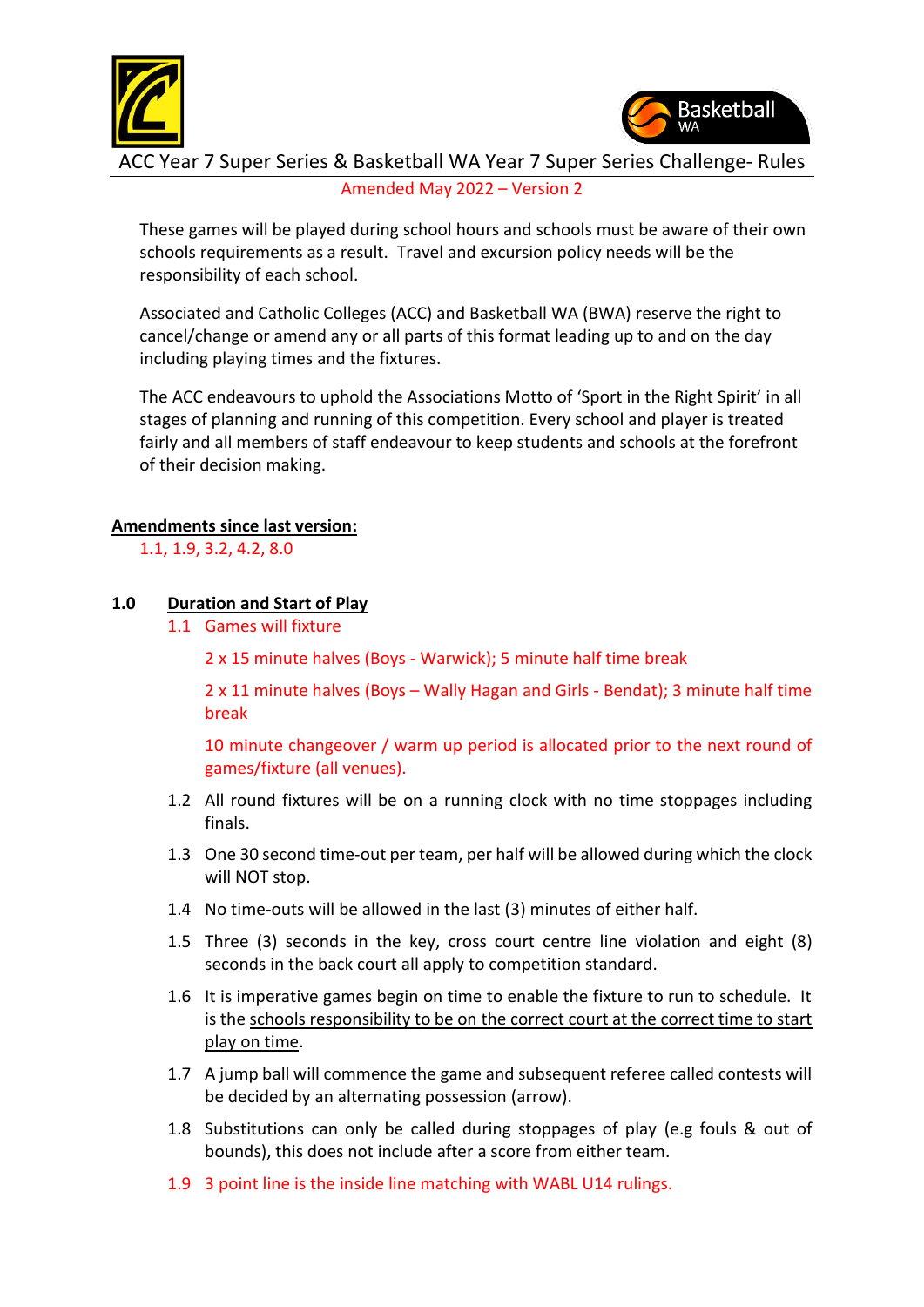



## **2.0 Teams**

- 2.1 Teams are to be of single sex gender and only made up of Year 7 students only.
- 2.2 Coaches are requested to ensure that all players are given suitable court time in across the competition day. This is a competitive competition, but equal team rotation should be a focus for teams.
- 2.3 Teams are to consist of a maximum of 12 players.

## **3.0 Fouls**

- 3.1 Each team is permitted five (5) team fouls per half. The sixth (6) and subsequent team fouls will result in (two) 2 free throws.
- 3.2 Girls(Bendat) & Boys (Wally Hagan): Any player receiving four (4) fouls during the course of a game will be fouled out and must be substituted out. The player cannot take any further part in the game, however, they are eligible to play the next game/fixture for their school. 22 minute length games.

Boys (Warwick): Any player receiving five (5) fouls during the course of a game will be fouled out and must be substituted out. The player cannot take any further part in the game, however, they are eligible to play the next game/fixture for their school. 30 minute length games.

#### **4.0 Defensive Rules**

4.1 Maximum Margin – 25 points (capped result). This is a similar enactment to the "mercy rule" where the maximum margin recorded in the game will be at 25 points. Teams can rotate players to ensure all players get more court time when the maximum margin has been met.

Mandatory half-court defense will be enforced when a team is leading by 25 points. The leading team must then allow opponents to bring the ball past the centre line once they gain possession of the ball (e.g off a rebound or inbounds pass after a score). No defense is allowed until the ball crosses half court. The ball will be returned to the offensive team at the centre line if the teams fail to comply with this rule.

4.2 Zone defense should not be used at any point during the game. The defense recommended is a match up, or Man-to-Man defense to enhance player development and player ball movement. Referees will warn teams if zone defense is being primarily used and a team technical foul may be given if the continued zone defense occurs.

#### **5.0 Conditions of Play**

5.1 Each team is to nominate one competent person to assist on the score bench for each game. This can be a teacher, parent or competent senior student. It cannot be a Year 7 who is not playing the game in progress i.e. substitute. It is highly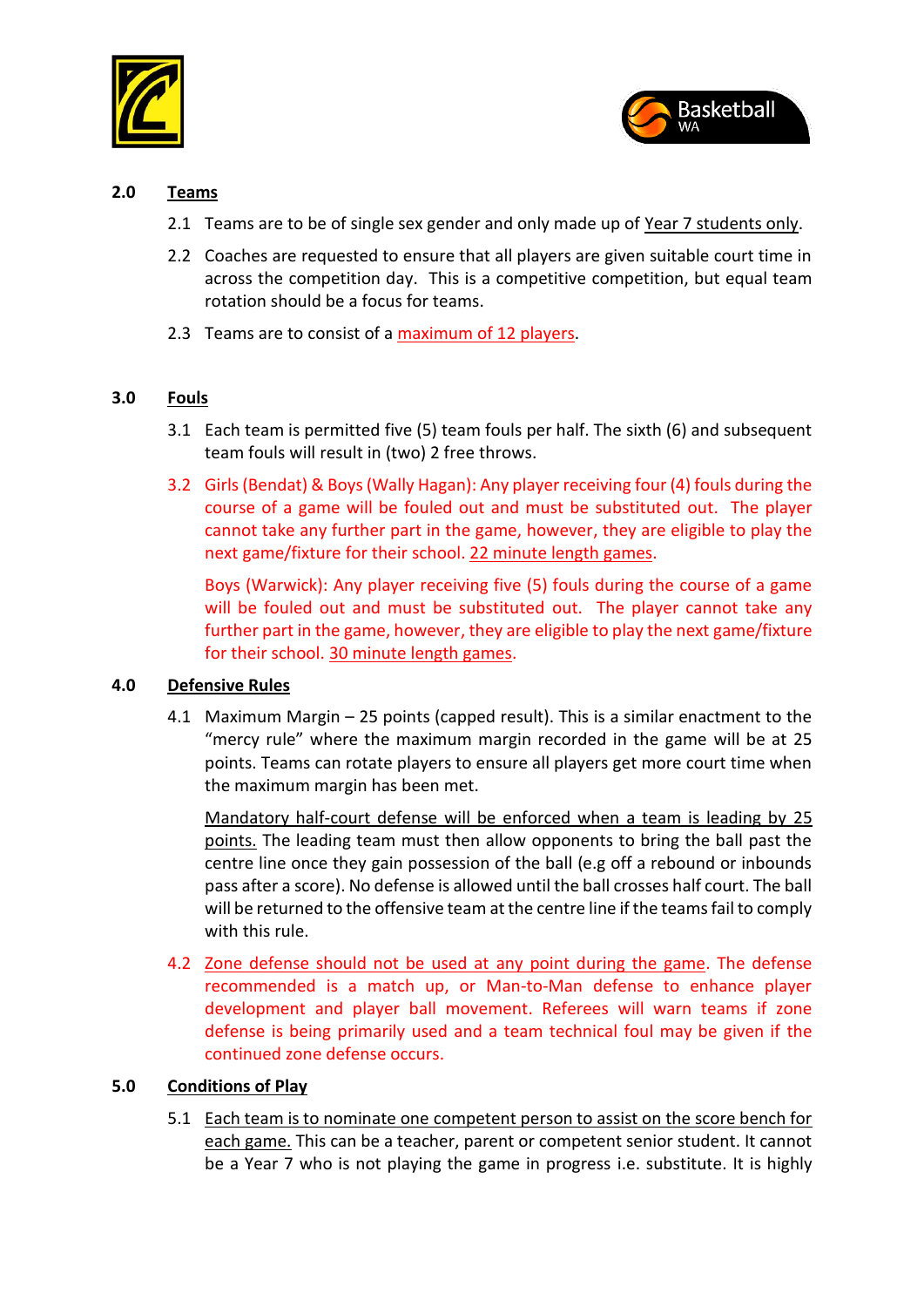



recommended that the person assisting has knowledge of simple stadium electronic scoring.

- 5.2 Each school must provide a teacher or school nominated person (coach) who will be responsible for the organisation and supervision of their team(s).
- 5.3 The referee will approve the final score before the result is valid.

# **6.0 Game Results**

6.1 Ladder: Three (3) points will be awarded for a win and 0 points for a loss.

Forfeit will result in the opposition receiving 3 points for a win as listed above and forfeiting team receiving 0 points.

**No Draws** – Golden point (the game continues without clock until the next point is scored (to break the deadlock). This can be a single point i.e. foul shot

**NOTE:** A team's point percentage is not affected by a BYE. The points percentage is calculated on the matches played and is carried through to determine finals qualification.

- 6.2 Should two, or more, teams achieve the same total point score at the end of the round robin games the finishing position will be determined by:
	- 6.2.1 The order will firstly be determined by the points differential for/against.
	- 6.2.2 The next differential measure will be the head-to-head game result between the two tied teams. Teams cannot have a draw.
	- 6.2.3 If three (3) teams are still tied after this point the highest scoring offensive team (total points for) for the teams concerned will decide the final order.
- 6.3 The finishing order will be used to determine which schools go through to the possible qualification semifinals and Grand Final match.

#### **7.0 Playing Uniforms, Numbering and Ball size**

- 7.1 Schools are requested to wear an appropriate basketball uniform. If no playing uniform is available teams must wear school sports uniform with number bibs or numbered tape.
- 7.2 It is recommended that all tops be the same colour. Non basketball uniforms only require numbers on the back. Tape may be used if required.
- 7.3 Should uniforms not allow numbers to be placed on them then all players will be asked to have clearly visible numbers written on their arms.
- 7.4 All players must be numbered prior to the commencement of the game. Numbers to be used are 4-15, 20-25, 30-35, 40-45.
- 7.5 Shorts recommended to not have pockets and if worn, pockets will be required to be taped down for safety reasons.